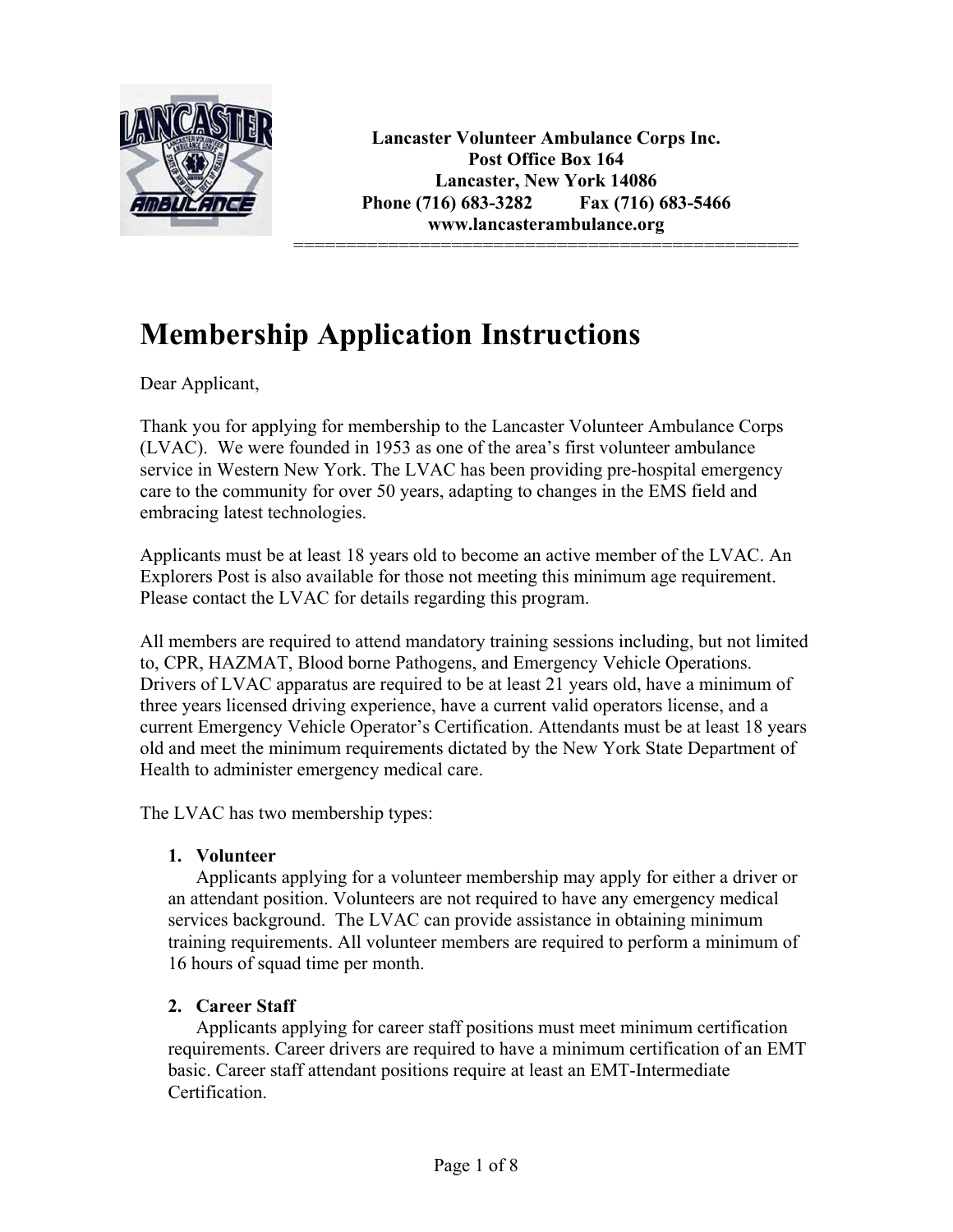To become a member of the LVAC, your application must be voted on and approved by the board of directors for Career Staff and general membership for the Volunteer Staff at the monthly meeting. In order for an applicant to be voted on, an application and all supporting documentation must be submitted.

### **Required Documentation**

- 1. A completed LVAC membership application. Incomplete applications may be rejected or result in delays.
- 2. Three references that will be contacted.
- 3. A copy of your driver's license or state issued identification card.
- 4. A copy of any current EMS certifications. (i.e. CPR card, EMT, etc)
- 5. Successful completion of a "fit for duty" physical examination.
- 6. A scheduled LVAC ride along, consisting of a minimum of 8 hours to a maximum of 16 hours. The "ride along" can be split into 2 shifts (i.e. two shifts at four hours each). The scheduled "ride along(s)" must consist of at least two complete calls and be documented. "Code 4's" cannot be counted towards this requirement.
- 7. A separate work resume is required only for career staff applications.

### **Application Process**

Once the application and supporting documentation is received, a background check will be performed. Upon a successful background check, the applicant is called in for an interview with members of the LVAC Membership Committee. The documentation provided and the information gathered during the interview process is reviewed by the Membership Committee and a recommendation is provided to the Core. The recommendation can be to accept, reject or table your application. Applicants are voted on at the General Membership meetings, occurring on the second Sunday of every month. You will be contacted via postal mail or telephone with the results. If you do not hear anything in a month's time, please contact us.

#### **Letters of Reference**

The LVAC Board of Directors requires three letters of reference for every applicant; one (1) personal and two (2) professional. The Membership Committee MUST receive these letters before your application can be considered. Your reference contact may not include family members.

If you have any questions, please contact the Membership Committee at (716) 683-3282, extension 15.

Sincerely,

The LVAC Membership Committee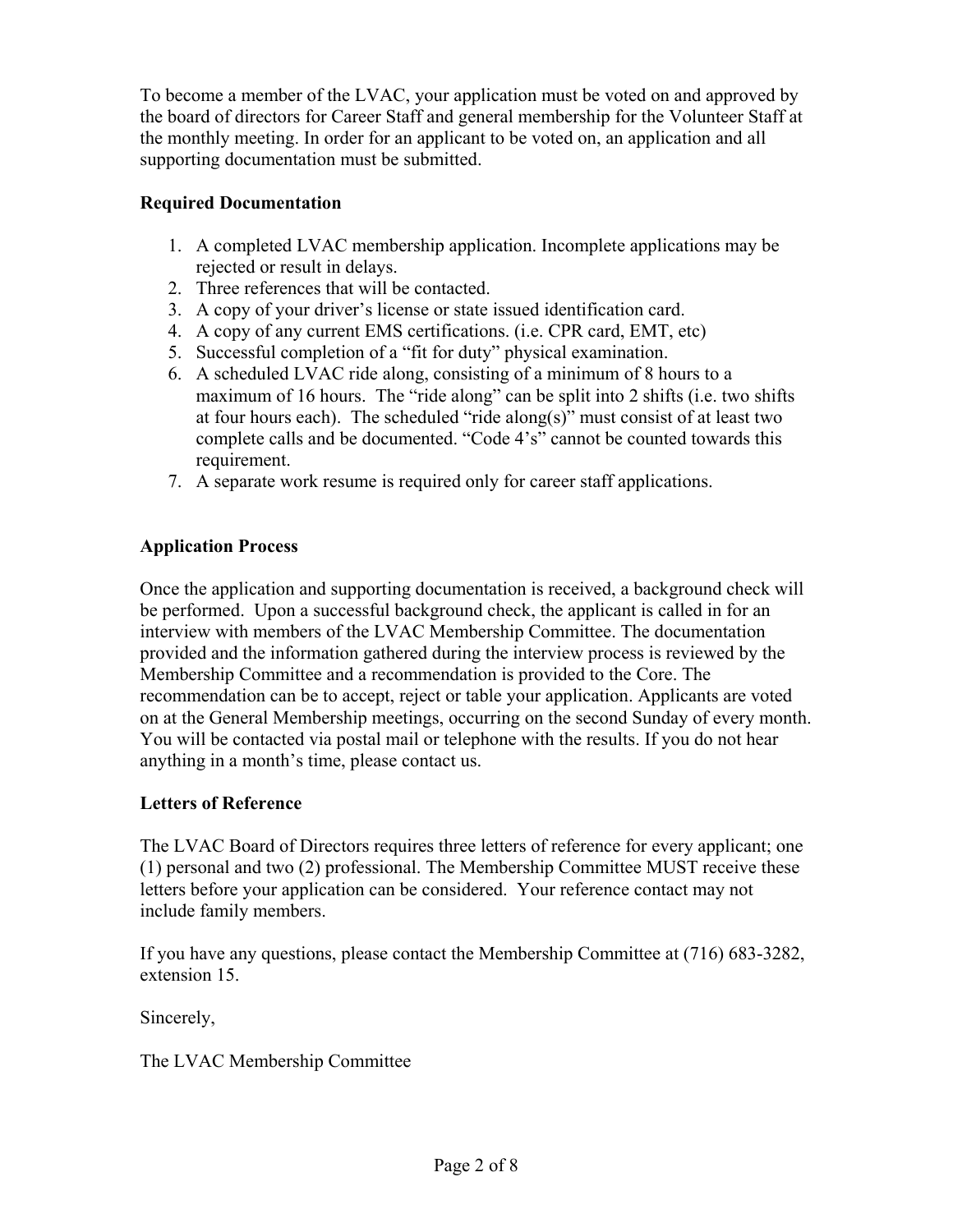

**Lancaster Volunteer Ambulance Corps Inc. Post Office Box 164 Lancaster, New York 14086**<br>16) 683-3282 **Fax** (716) 683-5466 Phone (716) 683-3282 **www.lancasterambulance.org**  ================================================

# **Membership Application**

\*\*\* Please print clearly. This is a confidential document.

| Name (Last, First)                                                            | Date of Application:<br><u> 1989 - Jan Samuel Barbara, martin de la partida de la partida de la partida de la partida de la partida de l</u> |                                                                                                    |                                      |                                       |
|-------------------------------------------------------------------------------|----------------------------------------------------------------------------------------------------------------------------------------------|----------------------------------------------------------------------------------------------------|--------------------------------------|---------------------------------------|
| <b>Street Address</b>                                                         | <u> 1989 - Johann Barn, fransk politik (d. 1989)</u>                                                                                         |                                                                                                    | Apt                                  | <u> a shekara ta 1999 a shekara t</u> |
| City                                                                          |                                                                                                                                              |                                                                                                    |                                      |                                       |
|                                                                               |                                                                                                                                              |                                                                                                    |                                      |                                       |
| How long have you resided at your present address? Years _____________ Months |                                                                                                                                              |                                                                                                    |                                      |                                       |
| Home Phone                                                                    |                                                                                                                                              | Other Phone                                                                                        |                                      |                                       |
| <b>Email Address</b>                                                          | $\frac{1}{2}$ Social Security #                                                                                                              |                                                                                                    |                                      |                                       |
|                                                                               |                                                                                                                                              |                                                                                                    |                                      |                                       |
| Membership Type Applying For                                                  |                                                                                                                                              | $\Box$ Volunteer $\Box$ Career                                                                     |                                      |                                       |
| Position(s) Applying For<br>(choose from one list)                            | Volunteer<br>$\Box$ Driver<br>$\Box$ Attendant                                                                                               | Career Staff<br>$\Box$ Paramedic<br>$\square$ EMT-I<br>$\Box$ Driver (minimum EMT-B certification) | $\Box$ Full Time<br>$\Box$ Part Time |                                       |
| Are you 18 years of age or older?                                             |                                                                                                                                              |                                                                                                    | $\Box$ Yes                           | $\square$ No                          |
| Are you legally authorized to work for the LVAC at this time?                 |                                                                                                                                              | $\Box$ Yes                                                                                         | $\square$ No                         |                                       |
| Why do you want to join the LVAC?                                             |                                                                                                                                              |                                                                                                    |                                      |                                       |
| Are you a previous member of LVAC? If Yes, when?                              |                                                                                                                                              |                                                                                                    |                                      |                                       |
| Do you agree to abide to a drug and alcohol free work place?                  |                                                                                                                                              |                                                                                                    | $\Box$ Yes                           | $\Box$ No                             |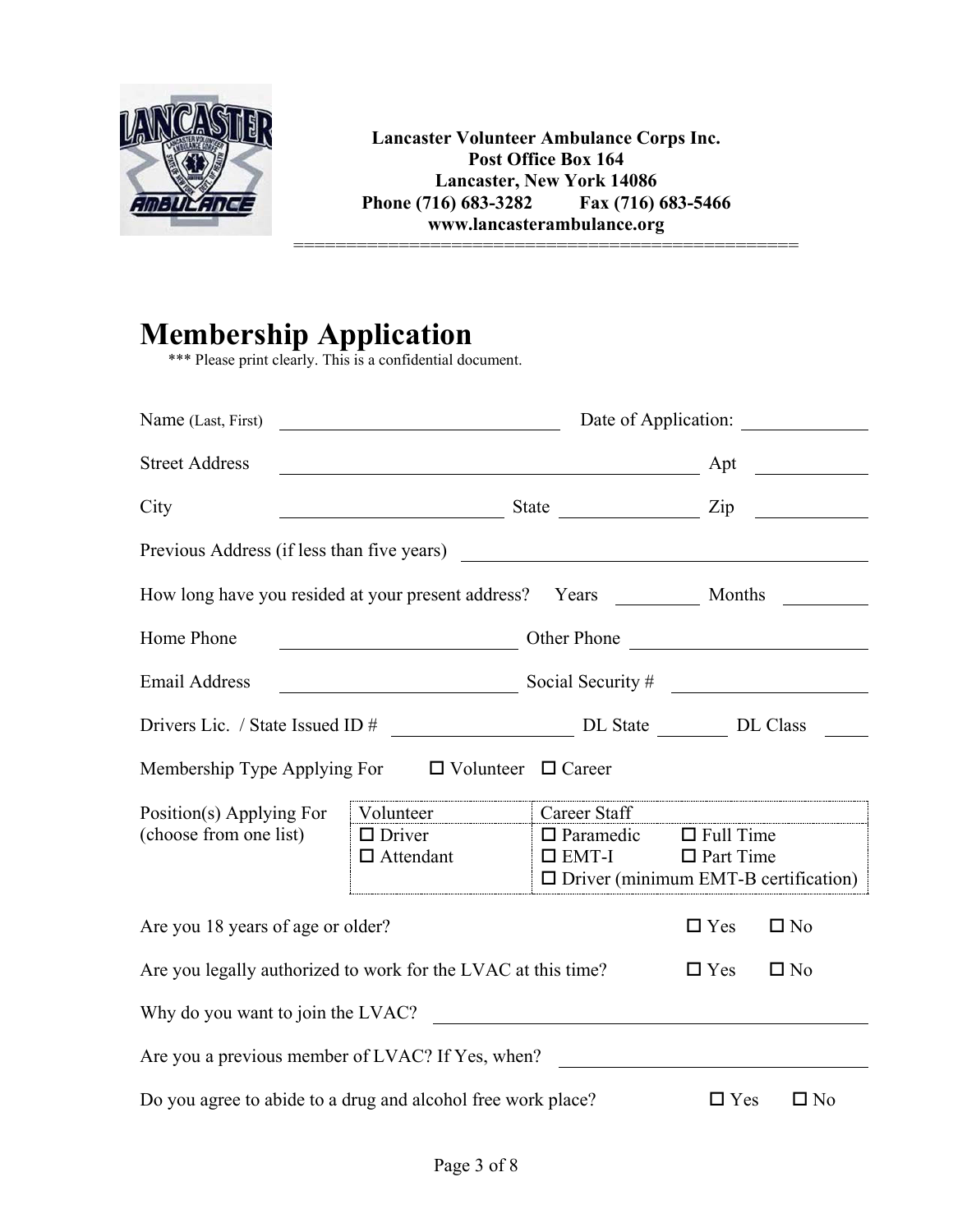| Can you meet all of the current job qualifications for a Basic Emergency<br>Medical Technician, as stated by the New York State Department of<br>Health? A copy of the job description can be viewed online at the<br>following url: http://www.health.state.ny.us/nysdoh/ems/pdf/srgemt.pdf<br>or provided to you by the LVAC as a separate document.<br>If No, please list the accommodations you would request: | $\square$ Yes | $\square$ No |
|--------------------------------------------------------------------------------------------------------------------------------------------------------------------------------------------------------------------------------------------------------------------------------------------------------------------------------------------------------------------------------------------------------------------|---------------|--------------|
| Volunteer memberships only: Are you able to attend the General<br>Membership meetings which are held on the second Sunday of every<br>month at 19:00? If No, please explain                                                                                                                                                                                                                                        | $\Box$ Yes    | $\Box$ No    |
| Have you ever been, or are you, a current member of any fire<br>department? If yes, please supply the following information:<br>Name of fire department<br>From / To Date(s)<br>Offices Held                                                                                                                                                                                                                       | $\Box$ Yes    | $\square$ No |
| Reason for leaving<br>Have you ever been, or are you, a current member of any ambulance<br>service? If yes, please supply the following information:<br>Name of ambulance service<br>From / To Date(s)<br>Offices Held<br>Reason for leaving                                                                                                                                                                       | $\Box$ Yes    | $\Box$ No    |
| Have you ever been, or are you, a current member of any other<br>emergency service not associated with a fire or ambulance service? If<br>yes, please supply the following information:<br>Name of Service<br>From / To Date(s)<br>Offices Held<br>Reason for leaving                                                                                                                                              | $\Box$ Yes    | $\Box$ No    |
| Were you ever dismissed or discharged from any employment for any<br>reasons other than lack of work or funds? If yes, please describe.                                                                                                                                                                                                                                                                            | $\Box$ Yes    | $\Box$ No    |
| Did you ever resign from employment rather than face dismissal? If yes,<br>please describe.                                                                                                                                                                                                                                                                                                                        | $\Box$ Yes    | $\square$ No |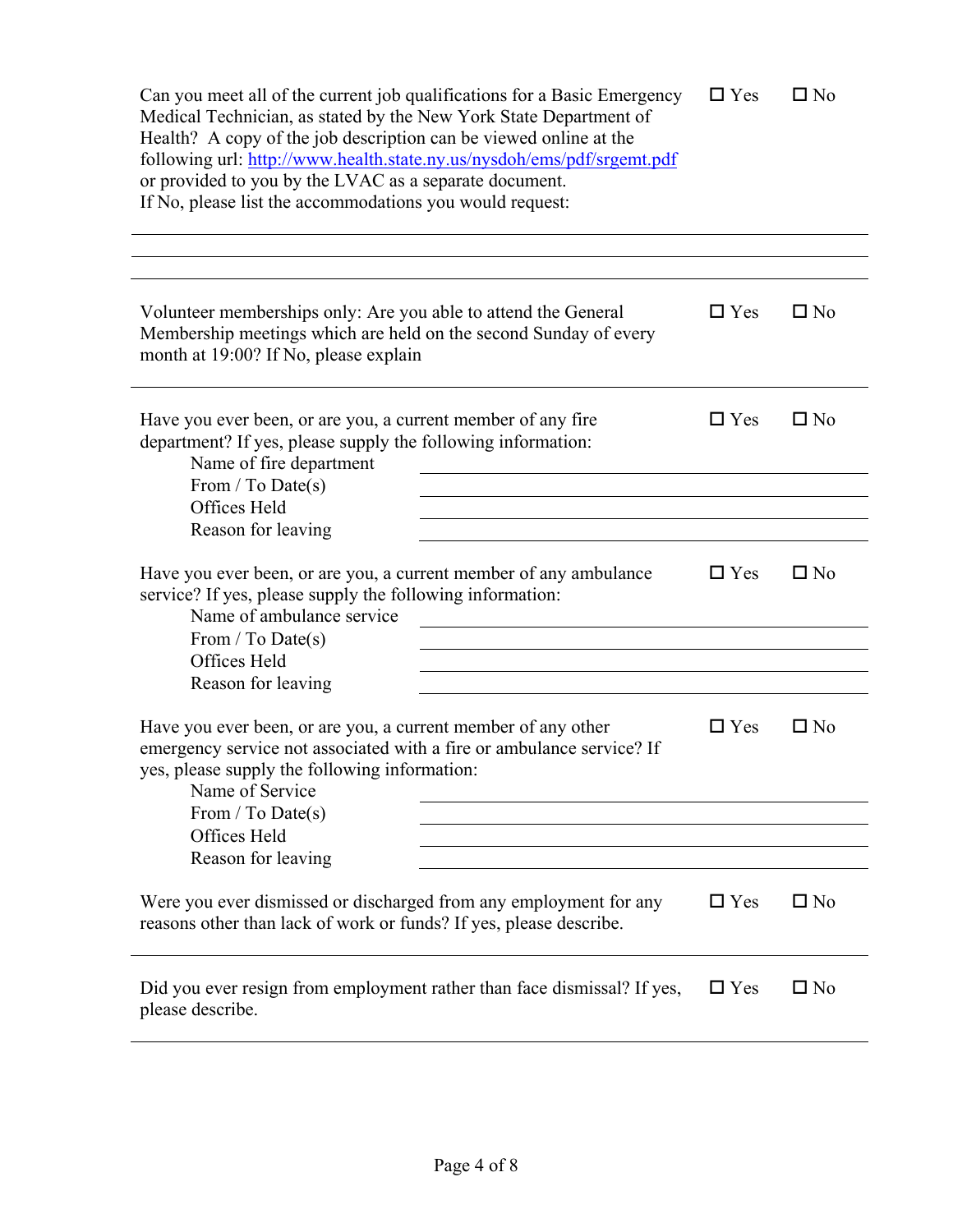| Have you ever received anything other than an honorable discharge from<br>the armed forces of the United States? If yes, please describe.                                                                                                                                                                                                       | $\square$ Yes | $\square$ No |
|-------------------------------------------------------------------------------------------------------------------------------------------------------------------------------------------------------------------------------------------------------------------------------------------------------------------------------------------------|---------------|--------------|
| Have you been convicted of a criminal offense, other than a minor traffic<br>infraction? (A conviction record will not necessarily be a bar to membership. Factors<br>such as job responsibilities, age and time of offense, seriousness and nature of violation<br>and rehabilitation will be taken into account.)<br>If yes, please describe: | $\Box$ Yes    | $\square$ No |

# **Employment History**

List employment history beginning with most recent position held.

| Name of Company              |            |                        |
|------------------------------|------------|------------------------|
| Address                      |            |                        |
| Phone Number                 |            |                        |
| Hire Date                    |            | <b>Separation Date</b> |
| Position Held                |            |                        |
| Duties                       |            |                        |
| Name of Supervisor           |            |                        |
| Reason for leaving           |            |                        |
| May we contact this employer | $\Box$ Yes | □ No                   |

| Name of Company              |            |                        |
|------------------------------|------------|------------------------|
| Address                      |            |                        |
| Phone Number                 |            |                        |
| Hire Date                    |            | <b>Separation Date</b> |
| Position Held                |            |                        |
| Duties                       |            |                        |
| Name of Supervisor           |            |                        |
| Reason for leaving           |            |                        |
| May we contact this employer | $\Box$ Yes | $\Box$ No              |

| Name of Company              |            |      |                        |  |
|------------------------------|------------|------|------------------------|--|
| Address                      |            |      |                        |  |
| <b>Phone Number</b>          |            |      |                        |  |
| Hire Date                    |            |      | <b>Separation Date</b> |  |
| Position Held                |            |      |                        |  |
| Duties                       |            |      |                        |  |
| Name of Supervisor           |            |      |                        |  |
| Reason for leaving           |            |      |                        |  |
| May we contact this employer | $\Box$ Yes | □ No |                        |  |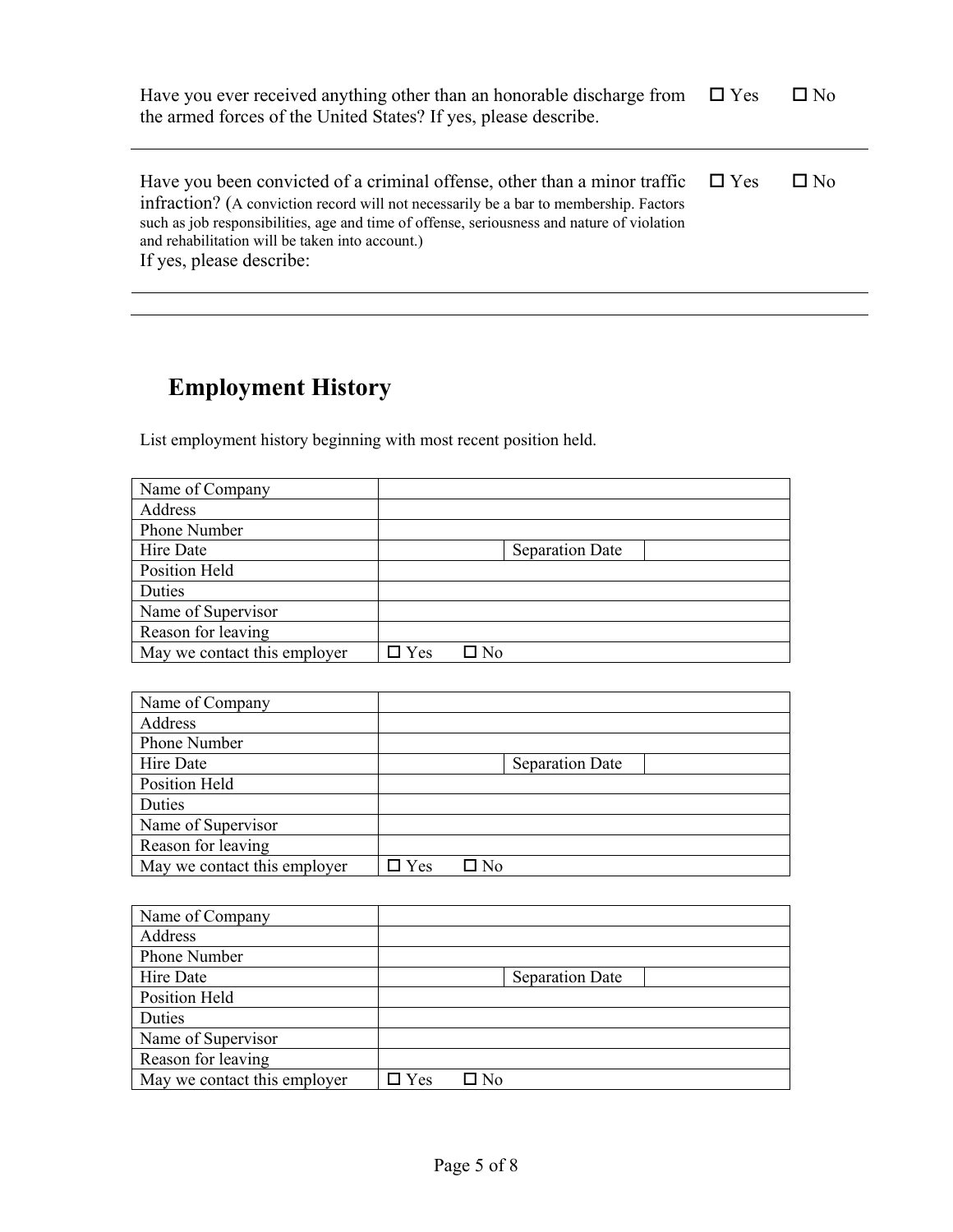## **Education**

|                   | Name & City, State of School | Graduate?            | Major<br>Subject | Degree,<br>Diploma or<br>Certificate |
|-------------------|------------------------------|----------------------|------------------|--------------------------------------|
| High School       |                              | $\Box$ Yes $\Box$ No |                  |                                      |
| College           |                              | $\Box$ Yes $\Box$ No |                  |                                      |
| Graduate          |                              | $\Box$ Yes $\Box$ No |                  |                                      |
| Technical / Trade |                              | $\Box$ Yes $\Box$ No |                  |                                      |
| <b>Business</b>   |                              | $\Box$ Yes $\Box$ No |                  |                                      |

## **Current Certifications / Skills**

| $\Box$ CFR                 | <b>Expiration Date:</b> |
|----------------------------|-------------------------|
| $\Box$ CPR – AHA / ARC     | <b>Expiration Date:</b> |
| $\Box$ EMT – Basic         | <b>Expiration Date:</b> |
| $\Box$ EMT – Intermediate  | <b>Expiration Date:</b> |
| $\Box$ EMT – Critical Care | <b>Expiration Date:</b> |
| $\Box$ EMT – Paramedic     | <b>Expiration Date:</b> |
| $\Box$ ITLS                | <b>Expiration Date:</b> |
| $\Box$ PHTLS               | <b>Expiration Date:</b> |
| $\Box$ PILS / PALS         | <b>Expiration Date:</b> |
| $\Box$ ACLS                | <b>Expiration Date:</b> |
| $\Box$ Other               | <b>Expiration Date:</b> |
|                            |                         |

## **Instructor Certifications**

| $\Box$ AHA / ARC CPR Instructor | <b>Expiration Date:</b> |  |
|---------------------------------|-------------------------|--|
| $\Box$ ITLS Instructor          | <b>Expiration Date:</b> |  |
| $\Box$ PALS Instructor          | <b>Expiration Date:</b> |  |
| $\Box$ ACLS Instructor          | <b>Expiration Date:</b> |  |
| $\Box$ PHTLS Instructor         | <b>Expiration Date:</b> |  |
| $\Box$ County Preceptor         | <b>Expiration Date:</b> |  |
| $\Box$ CLI                      | <b>Expiration Date:</b> |  |
| $\Box$ CIC                      | <b>Expiration Date:</b> |  |
|                                 |                         |  |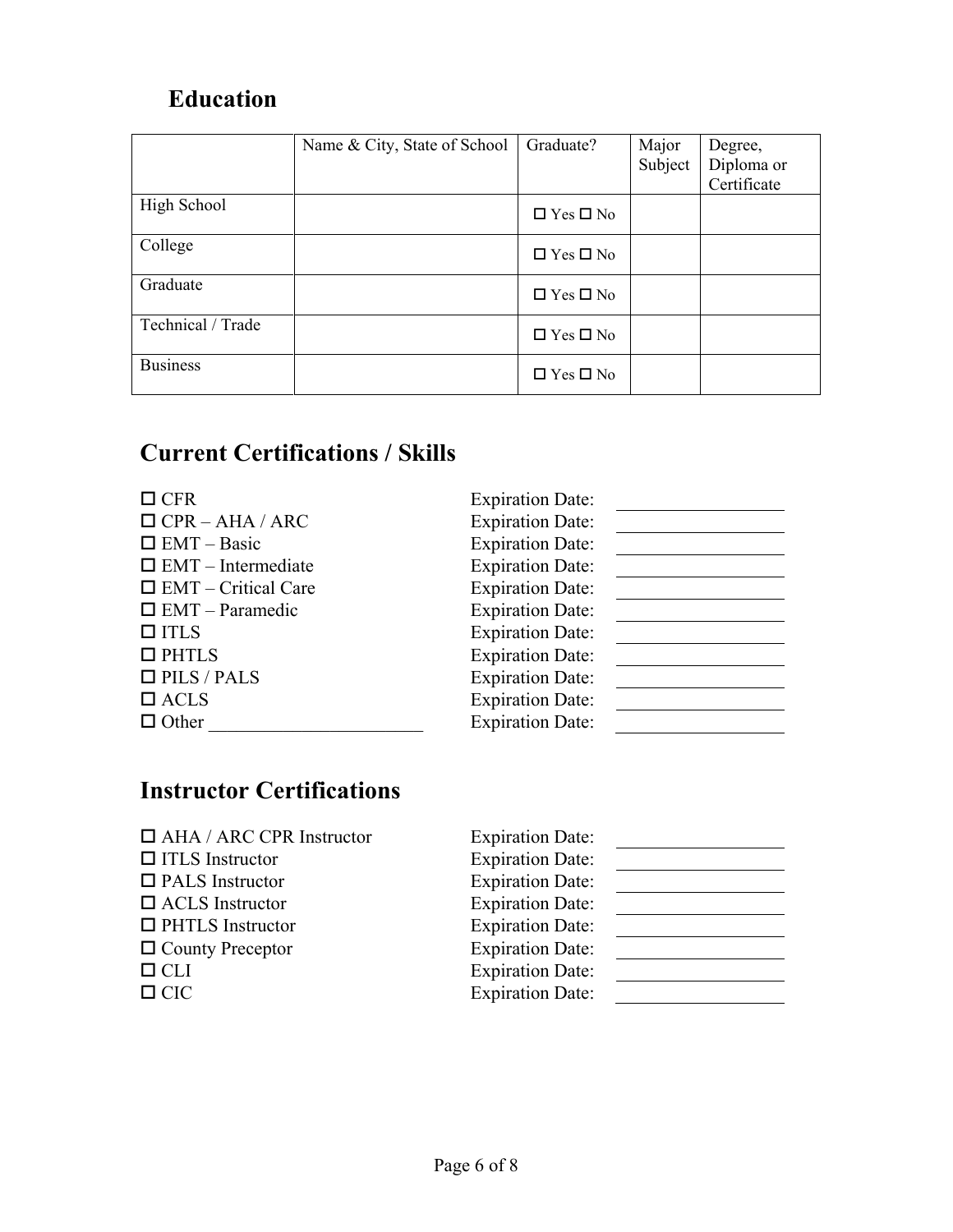Please detail any other medical training or experience that you have which has not already been noted.

Please detail any other non-medical training or experience that may be a benefit to the LVAC.

### **References**

The LVAC requires that you provide at least three references. The LVAC will contact your references and provide them with a Prospective Member Personal Reference Form to complete. We recommend that you follow up with your references to ensure that they have completed and mailed the form back to the LVAC. The letters of reference should be from people who you have known for at least one year. Select people who will provide a fair and unbiased opinion of you. Your application is not considered complete and cannot be voted on until all three of your references have been contacted and have each submitted the completed reference forms to the LVAC.

| Reference #1                                       |  |
|----------------------------------------------------|--|
| Reference Name:                                    |  |
| Reference Address:                                 |  |
| Reference Phone #:                                 |  |
| Reference Secondary Phone #:                       |  |
| Best Time To Call:                                 |  |
| Years known:                                       |  |
| Reference #2                                       |  |
| Reference Name:                                    |  |
| Reference Address:                                 |  |
| Reference Phone #:                                 |  |
| Reference Secondary Phone #:                       |  |
| Best Time To Call:                                 |  |
| Years Known:                                       |  |
| Reference #3                                       |  |
| Reference Name:                                    |  |
| Reference Address:                                 |  |
| Reference Phone #:                                 |  |
|                                                    |  |
| Reference Secondary Phone #:<br>Best Time To Call: |  |
|                                                    |  |
| Years Known:                                       |  |